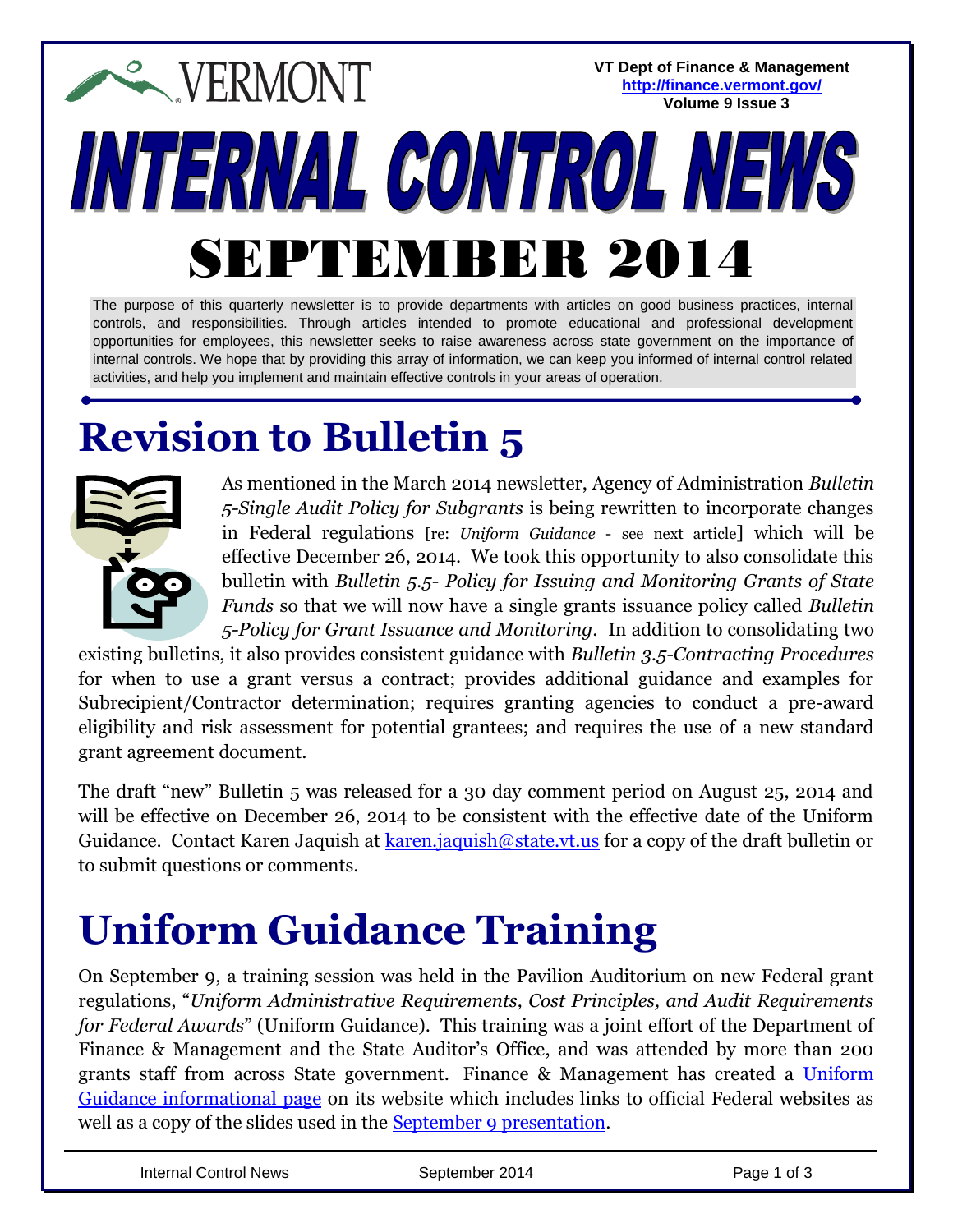## **In Sight**

The wheels are turning on upgrading the VISION system. For some people, the word upgrade is cringe worthy. We prefer upgrade to mean opportunity. Before the upgrade project begins, we will embark on a planning initiative to identify strategic areas for improvement. The State is currently reviewing vendor proposals for this effort and hopes to sign a contract for this planning initiative in the next couple of months.



The VISION pre-upgrade planning has two primary objectives (1) improving critical business tasks and (2) leveraging the features available in the most current software release. The approach will be to develop an extensive list of potential improvements and to target those most advantageous to us during the upgrade.

In addition to upgrading VISION, the State is also evaluating three business areas that integrate with VISION. The planning initiative will gather needs and wants for these three areas to help determine the degree to which an enterprise solution makes sense. These areas are eProcurement, Project Costing, and Project Management. Simply, eProcurement streamlines procurement of commodities and services for both buyers and vendors. Project Costing improves tracking of project effort and costs with integrated charge-backs and asset capitalization. Portfolio Project Management analyzes a set of projects by organizing available funds and strategic goals. Effective IT Project Management provides the common language for program managers, IT practitioners, and finance officers. Construction Project Management provides collaboration, coordination and a complete system of record management of project information.

#### *What does this mean for you?*

- 1. You will be asked for your input. Expect formal requests to start late 2014 or early 2015.
- 2. Your biggest operating challenges have a chance to change. Making this happen will take your participation.
- 3. You have the opportunity to review the risks facing your organization. Identify ways a system or process could address the risk.

**A VISION upgrade is in sight, think opportunity.**

### **Self-Assessment Update**

A report on the statewide results from the *Self-Assessment of Internal Control* was issued on August 1<sup>st</sup> and individual performance metrics were emailed to departments on August  $7<sup>th</sup>$ . For **Metric #3** (*policy & procedure compliance*), departments are expected to take corrective action